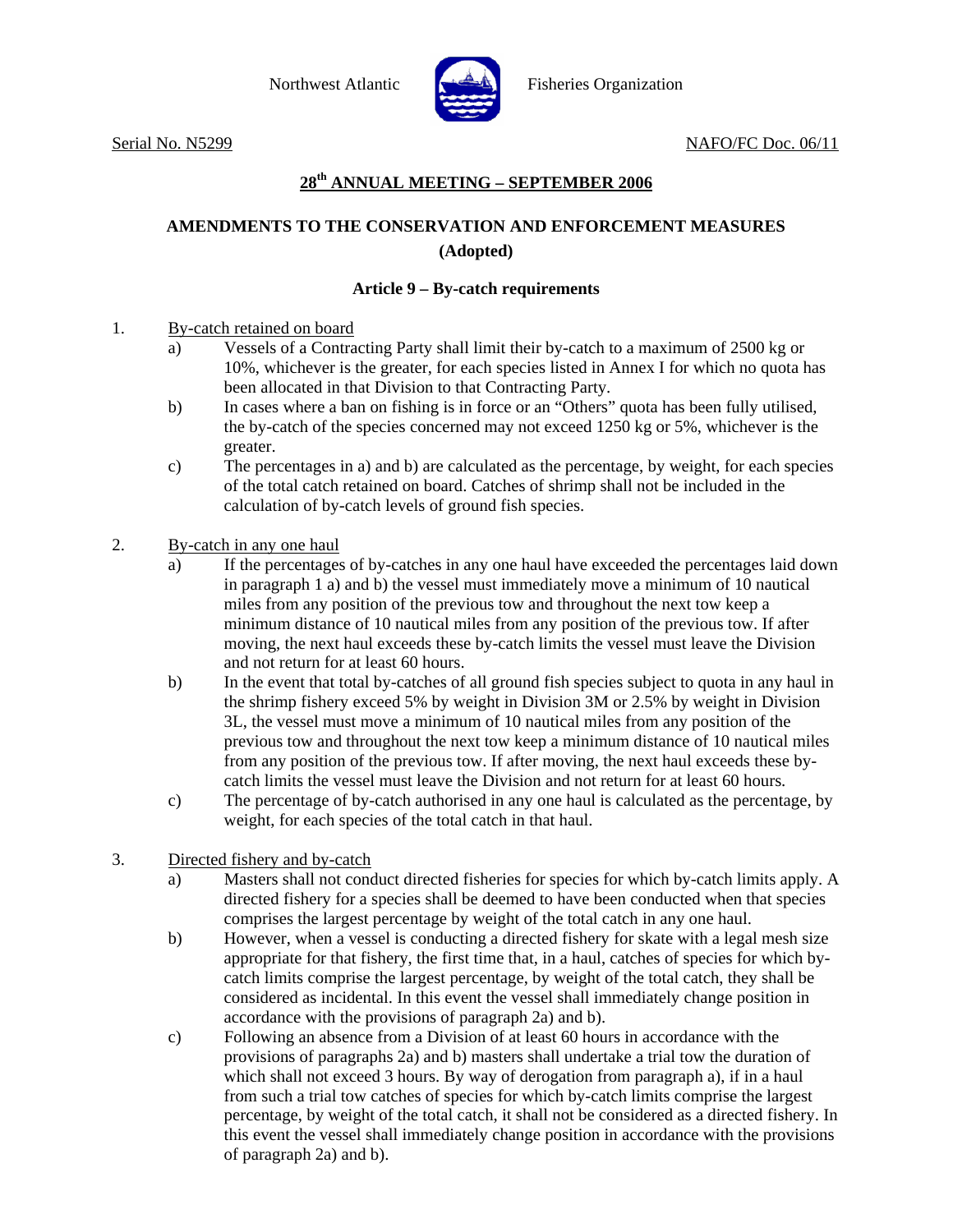#### **Article 20 – Recording of catch and stowage**

- 5. Taking into account consideration for the legitimate safety and navigational responsibilities of the master of the vessel, the following shall apply:
	- a) All catches taken inside the NAFO Convention Area shall be stowed separately from all catches taken outside the area. They shall be kept clearly separate, for example with plastic, plywood or netting.
	- b) Catches of the same species may be stowed in more than one part of the hold but the location where it is stowed shall be clearly represented in the stowage plan referred to in paragraph 6.

### **Article 33a – Enhanced follow-up with regard to certain serious infringements**

1. In addition to the provisions of Article 33 the flag state Contracting Party shall take action under this article where a vessel flying its flag has committed one of the following serious infringements:

a) Directed fishing for a stock which is subject to a moratorium or for which fishing is prohibited (Article 9);

b) Mis recording of catches (Article 20);

To be considered for follow-up action under this Article the difference between the inspector's estimates of processed catch on board, by species or in total, and the figures recorded in the production logbook shall be 10 tons or 20%, whichever is the greatest, calculated as a percentage of the production logbook figures. In order to calculate the estimate of the catch on board a stowage factor agreed between the inspectors of the inspecting Contracting Party and the Contracting Party of the inspected vessel shall be used.

- c) The repetition of the same serious infringement mentioned in the Article 33 (1) that has been confirmed in accordance with Article 33 paragraph 5 during a 100 day period or within the fishing trip, whichever is shorter.
- 2. The flag state Contracting Party shall ensure that following the inspection referred to in Article 33 (3) the vessel concerned ceases all fishing activities and an investigation into the serious infringement is initiated.
- 3. If no inspector or other person designated by the flag state Contracting Party of the vessel to carry out the investigation as outlined in paragraph 2 is present in the Regulatory Area the flag state Contracting Party shall require the vessel to proceed immediately to a port where the investigation can be initiated.
- 4. When completing the investigation for any serious infringement of mis-recording of catch referred to in paragraph 1 b) the flag state Contracting Party shall ensure that the physical inspection and enumeration of total catch on board, takes place under its authority in port. Such inspection may take place in the presence of an inspector from any another Contracting Party that wishes to participate, subject to the consent of the flag state Contracting Party.
- 5. When a vessel is required to proceed to port pursuant to paragraph 2, 3 or 4, an inspector from another Contracting Party may board and/or remain on board the vessel as it is proceeding to port, provided that the competent authority of the Contracting Party of the inspected vessel does not require the inspector to leave the vessel.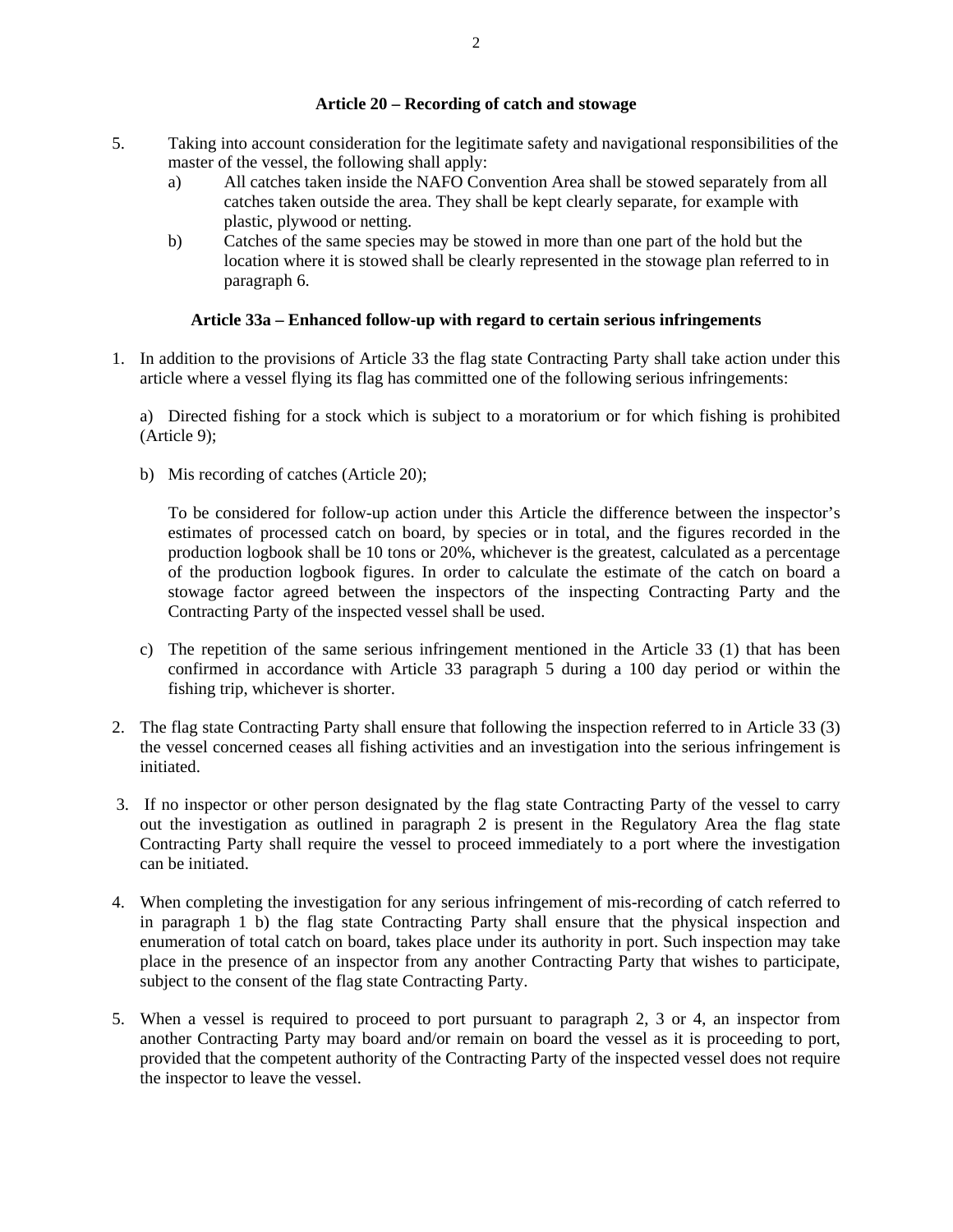#### **Article 34 – Follow-up to infringements**

- 1. The competent authorities of a Contracting Party notified of an infringement committed by one of its vessels shall investigate immediately and fully this infringement to obtain the evidence required which shall include, where appropriate, the physical inspection of the vessel concerned.
- 2. The competent authorities of the flag state Contracting Party shall take immediate judicial or administrative action in conformity with their national legislation against the nationals responsible for the vessel flying its flag where the measures adopted by NAFO have not been respected.
- 3. The competent authorities of the flag state Contracting Party shall ensure that the proceeding initiated pursuant to paragraph 2 shall be capable, in accordance with the relevant provisions of national law, of providing effective measures that are adequate in severity, secure compliance, and deprive those responsible of the economic benefit of the infringement, and effectively discourage future infringements.
- 4. paragraph 2 unchanged
- 5. paragraph 3 unchanged
- 6. paragraph 4 unchanged

Remarks : delete the paragraph 1 and 5 replaced by new paragraph 1, 2 and 3.

### **Article 34 a – Enforcement Measures**

- 1. Each flag State Contracting Party shall take enforcement measures with respect to a vessel, where it has been established, in accordance with its laws that this fishing vessel flying its flag committed a serious infringement listed in article 33.a.
- 2. The measures referred to in paragraph 1 may include, in particular depending on the gravity of the offence and in accordance with the pertinent provisions of national law :
	- a) Fines
	- b) Seizure of illegal fishing gear and catches
	- c) Sequestration of the vessel
	- d) Suspension or withdrawal of authorisation to fish
	- e) Reduction or withdrawal of the fishing quota
- 3. The flag State Contracting Party of the vessel concerned shall notify to the Executive Secretary, without delay, the appropriate measures taken in accordance with this Article.

### **Article 35 – Treatment of Reports from Inspectors**

The text of Article 35 is replaced by the following :

1. Inspection and surveillance reports drawn up by NAFO inspectors shall constitute admissible evidence for administrative or judicial proceedings of any Contracting Parties. For establishing facts they shall be treated equally to inspection and surveillance reports of its own inspectors.